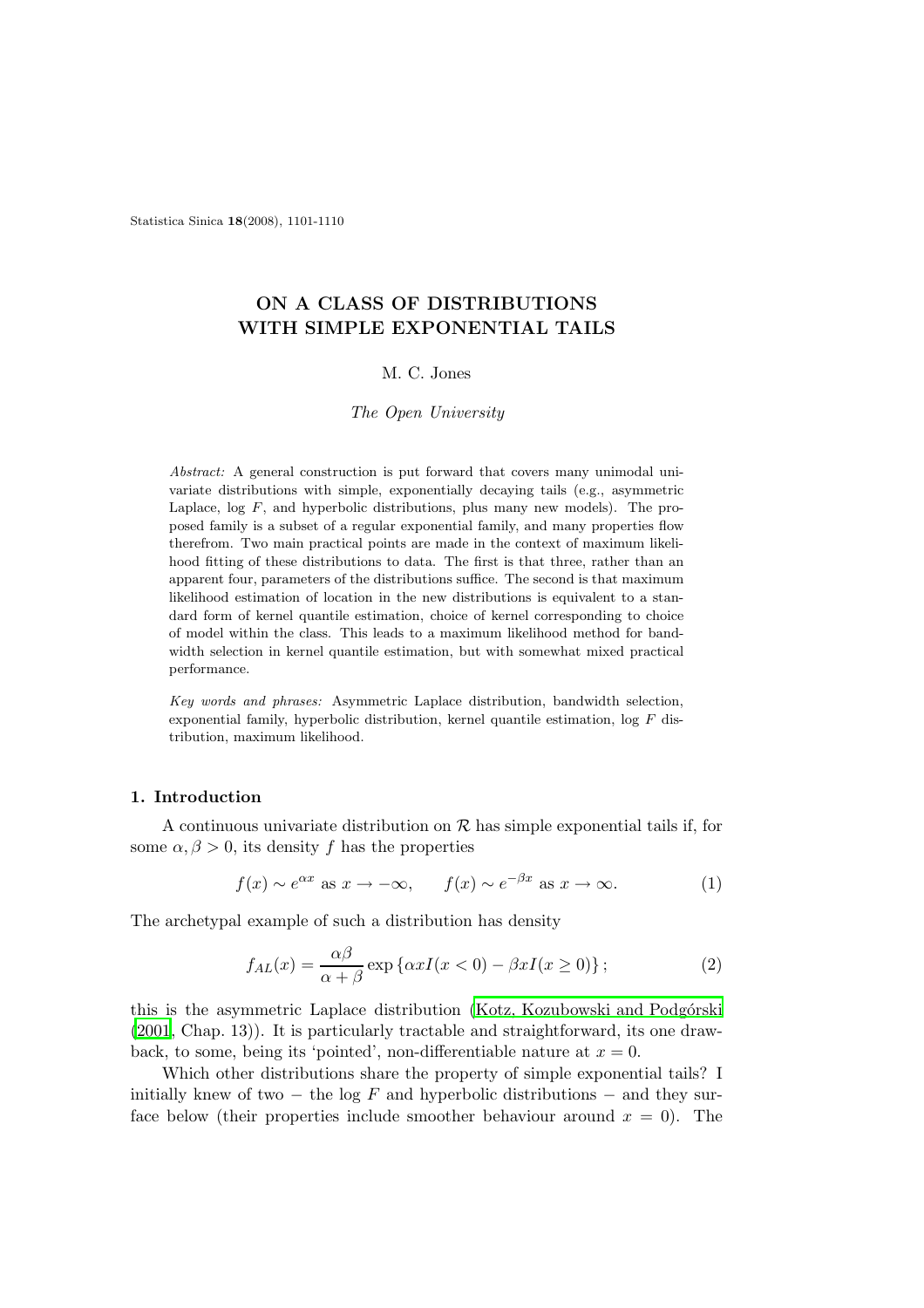first purpose of this paper is to present a simple general construction involving the two parameters  $\alpha, \beta > 0$  which affords a wide variety of distributions with tail behaviour (1). Input to this construction is a simple, symmetric, 'generating' distribution with random variable  $X_G$ , density g, distribution function G, and first iterated (left-tail) distribution function  $G^{[2]}(x) = \int_{-\infty}^{x} G(t)dt =$  $E\{(x-X_G)I(X_G < x)\}\$  which, inter alia, is  $G(x)$  times the mean residual life function [\(Bassan, Denuit and Scarsini \(1999](#page-8-0)), and references therein).  $G^{[2]}(x)$ does not exist for any x if  $g(x) \sim |x|^{-(\gamma+1)}$  as  $x \to -\infty$  for some  $0 < \gamma \le 1$ , so such very heavy tailed generating distributions — 'Cauchy and heavier' are disqualified from consideration. Taking  $g$  to be symmetric (about zero) is a convenience that affords particularly elegant simplifications without losing importantly in generality, and is followed virtually throughout this paper. The main construction and basic properties are given in Section 2. Special cases are considered in Section 3. The proposed family is a special subset of a regular exponential family.

The second purpose of this paper is to make two major practical points in the context of maximum likelihood fitting of the proposed family of distributions to data. The first of these (Section 4) explores whether the new construction really needs all four of its parameters in practice. The answer is negative: three parameters suffice. The second (Section 5) observes that maximum likelihood estimation of location in the new family is precisely equivalent to a standard form of kernel quantile estimation [\(Azzalini \(1981](#page-8-1))); specific choice of kernel is equivalent to specific choice of model within the family. This leads to a maximum likelihood method for bandwidth selection in kernel quantile estimation, but its practical performance is shown to be somewhat mixed.

Finally, in Section 6, two closely related topics are briefly described. Some details missing from this paper can be found in its technical report version, [Jones](#page-9-1) [\(2006](#page-9-1)).

# 2. General Construction and Properties

The proposed general family of distributions with simple exponential tails has density

$$
f_G(x) = \mathcal{K}_G^{-1}(\alpha, \beta) \exp{\{\alpha x - (\alpha + \beta)G^{[2]}(x)\}}.
$$
 (3)

The key to this construction is that as  $x \to -\infty$ ,  $G^{[2]}(x) \to 0$ , and as  $x \to \infty$ ,  $G^{[2]}(x) \sim x$ . That  $f_G$  has simple exponential tails as at (1) is thus clear. Note that this holds regardless of the weight of tails of allowed G. Of course, the location-scale extension  $\sigma^{-1} f_G \{ \sigma^{-1}(x - \mu) \}$  would appear to be available for practical work, but see Section 4.

The exponential tails ensure integrability of  $f<sub>G</sub>$ , confirming that it is a density, albeit one for which the normalisation constant  $\mathcal{K}_G(\alpha, \beta)$  is not generally available in closed form. Likewise, the exponential tails imply the existence of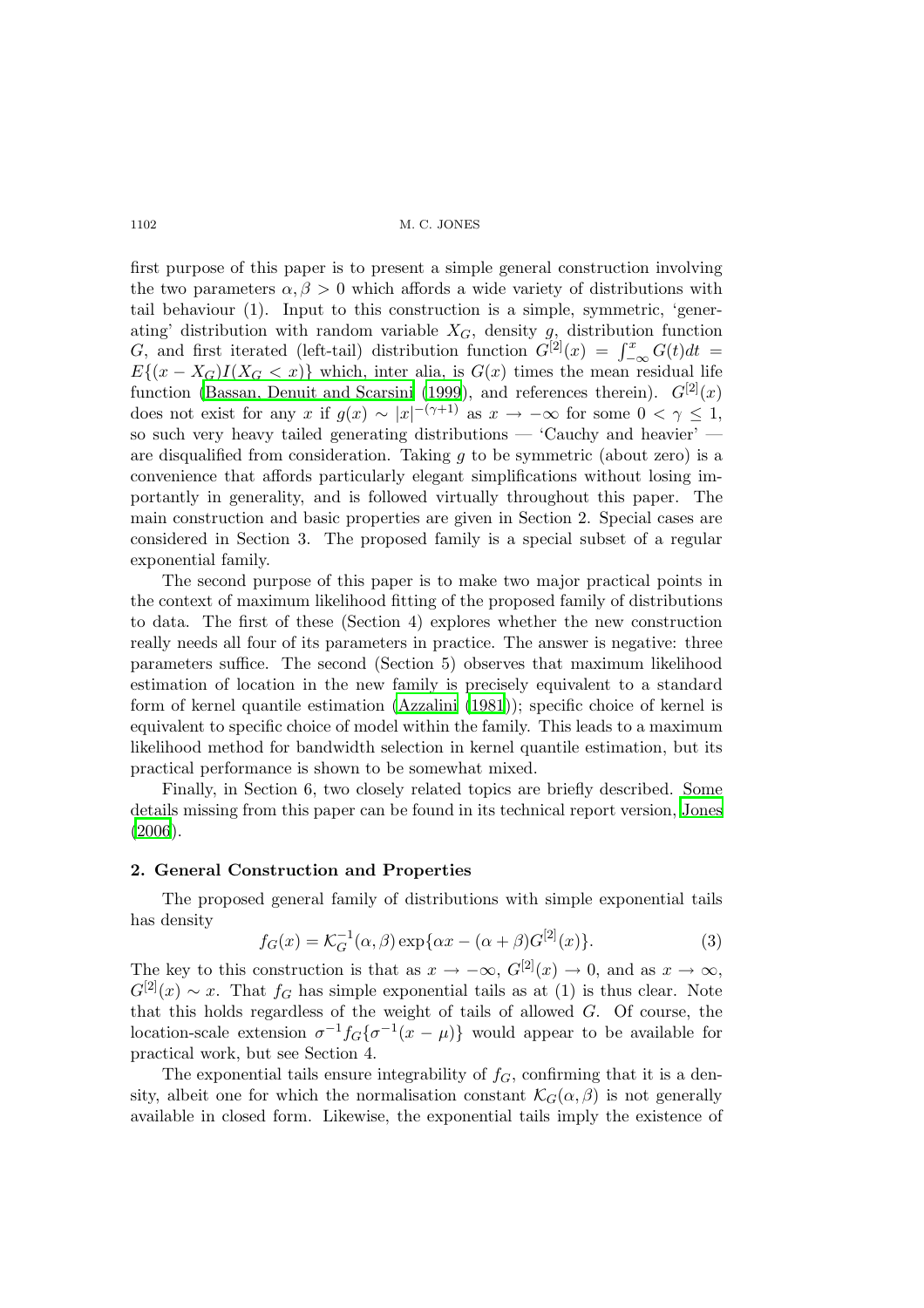all moments of the distribution, but their explicit formulae are available only on a case-by-case basis. These comments are reflected in the moment generating function associated with (3) which, for  $-\alpha < t < \beta$ , is seen to be  $\mathcal{K}_G(\alpha + t, \beta - t)$ t)/ $\mathcal{K}_G(\alpha, \beta)$  (and the characteristic function is  $\mathcal{K}_G(\alpha + it, \beta - it)/\mathcal{K}_G(\alpha, \beta)$ ). Define  $\mathcal{K}_G^{ij}$  $G_G^{ij}(\alpha,\beta) = \partial^{i+j} \mathcal{K}_G(\alpha,\beta) / \partial \alpha^i \partial \beta^j$ . Then, inter alia, the mean of distribution (3) is  $\{\mathcal{K}_G^{10}(\alpha,\beta) - \mathcal{K}_G^{01}(\alpha,\beta)\}/\mathcal{K}_G(\alpha,\beta).$ 

Densities (3) are unimodal for all  $\alpha, \beta > 0$  with mode  $x_0$  satisfying  $G(x_0)$  =  $\alpha/(\alpha + \beta)$ , i.e., the mode of  $f_G$  is at the  $\alpha/(\alpha + \beta)$ 'th quantile of G. Moreover, densities (3) are log-concave in x, i.e., strongly unimodal. Let  $X_{F_G}$  follow the distribution with density  $f_G$ . Then, also,  $E\{G(X_{F_G})\} = \alpha/(\alpha + \beta)$ .

For symmetric g, two alternative formulations turn out to be essentially the same as (3). Let  $\bar{G}^{[2]}(x) = \int_x^{\infty} \{1 - G(t)\} dt = E\{(X_G - x)I(X_G > x)\}$  be the first iterated right-tail distribution function; for symmetric  $g, \bar{G}^{[2]}(x) = G^{[2]}(-x)$ . First, one might consider the density proportional to  $\exp{-\beta x - (\alpha + \beta)\bar{G}^{[2]}(x)}$ , but this is just the distribution of  $-X_{F_G}$  with the roles of  $\alpha$  and  $\beta$  swapped. Second, one might consider the more symmetric formulation in which the density is proportional to

$$
\exp\{-\alpha \bar{G}^{[2]}(x) - \beta G^{[2]}(x)\},\tag{4}
$$

but this turns out to be density (3) again. This is because, for symmetric  $q$ ,  $G^{[2]}(x) - \overline{G}^{[2]}(x) = E(x - X_G) = x$ . Another apparent generalisation of (3) is also fruitless: introduction of a scale parameter into G results only in a rescaled and reparametrised version of (3).

Formulation (4), in particular, makes it clear that  $f<sub>G</sub>$  is symmetric (about zero) if and only if  $\alpha = \beta$  (for symmetric g). Indeed, symmetric densities are proportional to the  $\alpha$ 'th power of density (3) with  $\alpha = \beta = 1$ .

#### 3. Special Cases

# 3.1. The asymmetric Laplace distribution

The asymmetric Laplace density  $(2)$  is the very special case of  $(3)$  when G corresponds to a point mass at zero:  $G(x) = I(x \ge 0), G^{[2]}(x) = xI(x \ge 0).$ 

#### 3.2. The log F distribution

Let G be the logistic distribution so that  $G(x) = e^x/(1 + e^x)$  and  $G^{[2]}(x) =$  $log(1 + e^x)$ . It follows that the resulting density  $f_{LF}(x) \propto (1 + e^x)^{-(\alpha + \beta)} e^{\alpha x}$ and, in fact,  $\mathcal{K}_{LF}(\alpha, \beta) = B(\alpha, \beta)$  where  $B(\cdot, \cdot)$  is the beta function. This is the density of the  $log\ F$  distribution which dates back to R.A. Fisher and appears from time to time, and in a variety of guises, in the literature. For a partial review and references, see [Jones \(2008](#page-9-2)).

The logistic distribution also generates the log  $F$  distribution in the following way. The *i*th order statistic of an i.i.d. sample of size  $n$  from the logistic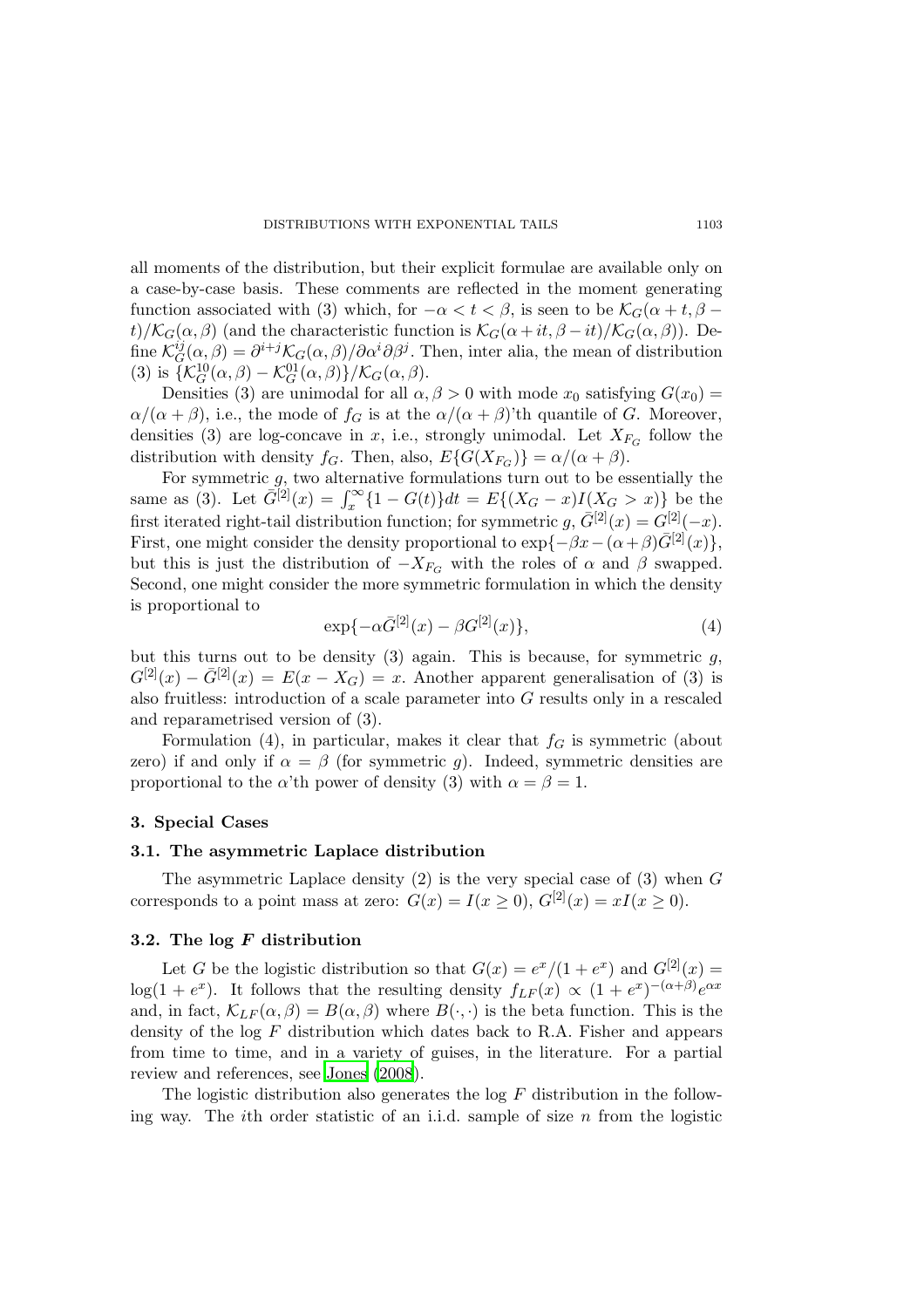distribution follows the log F distribution with  $\alpha = i$ ,  $\beta = n + 1 - i$ . Moreover, [Jones \(2004](#page-9-3)) argues that replacing the integers i and n by a pair of real parameters provides a general method for generating distributions with two extra shape parameters from a simple initial distribution.

#### 3.3. The hyperbolic distribution

Now let G be the (scaled)  $t_2$  distribution (the Student t distribution on two degrees of freedom) such that  $G(x) = (1/2)(1 + x/\sqrt{1 + x^2})$  and  $G^{[2]}(x) =$  $(1/2)(x+\sqrt{1+x^2})$ . This results in the hyperbolic distribution of [Barndorff-Nielsen](#page-8-2) [\(1977](#page-8-2)) (see also [Barndorff-Nielsen and Blaesild \(1983](#page-8-3))):

$$
f_H(x) \propto \exp \left[ \left\{ (\alpha - \beta) x - (\alpha + \beta) \sqrt{1 + x^2} \right\} \times \frac{1}{2} \right];
$$

 $\mathcal{K}_H(\alpha,\beta) = (\alpha+\beta)K_1(\sqrt{\alpha\beta})/\sqrt{\alpha\beta}$ , where  $K_1(\cdot)$  is a Bessel function. This parametrisation is not the most usual one that takes as parameters  $\pi = (\alpha \beta$ /(2 $\sqrt{\alpha\beta}$ ) and  $\xi = \sqrt{\alpha\beta}$  [\(Barndorff-Nielsen and Blaesild \(1983](#page-8-3))), but it is one of the alternative forms listed by those authors. Consideration of the hyperbolic form of  $\log f_H$  makes this distribution an especially natural one with simple exponential tails from the viewpoint of linear asymptotes for the log density.

[Jones \(2004](#page-9-3)) argues that the two most tractable and useful order statistic distributions are the  $log F$  distribution, generated by the logistic, and the skew t distribution of [Jones and Faddy \(2003](#page-9-4)), generated by the  $t_2$ . Here, I suggest that the two most tractable and useful (smooth) alternatives to the asymmetric Laplace distribution with exponential tails are, again, the log  $F$  distribution, generated in an alternative fashion by the logistic, together with a different distribution, the hyperbolic, which turns out also to be generated by the  $t_2$  distribution. I find the central place of the  $t_2$  distribution in this kind of distribution theory intriguing, even more so now than seen in [Jones \(2002](#page-9-5)).

# 3.4. Other members of family (3)

One can take  $q$  to be a Laplace distribution, in which case the following new ('doubly double exponential') distribution arises:

$$
f_{DDE}(x) \propto \begin{cases} \exp(\alpha x - ce^x) & \text{if } x < 0, \\ \exp(-\beta x - ce^{-x}) & \text{if } x \ge 0, \end{cases}
$$

where  $c = (\alpha + \beta)/2$ , see [Jones \(2006](#page-9-1), Sec. 3.4). This density is differentiable everywhere but lacks a second continuous derivative at  $x = 0$ .

Further smooth f's arise from further smooth G with support  $\mathcal{R}$ , but none seems more attractive than those already considered. An obvious example is the normal-based distribution with  $f_N(x) \propto \exp[\alpha x - (\alpha + \beta)\{x\Phi(x) + \phi(x)\}],$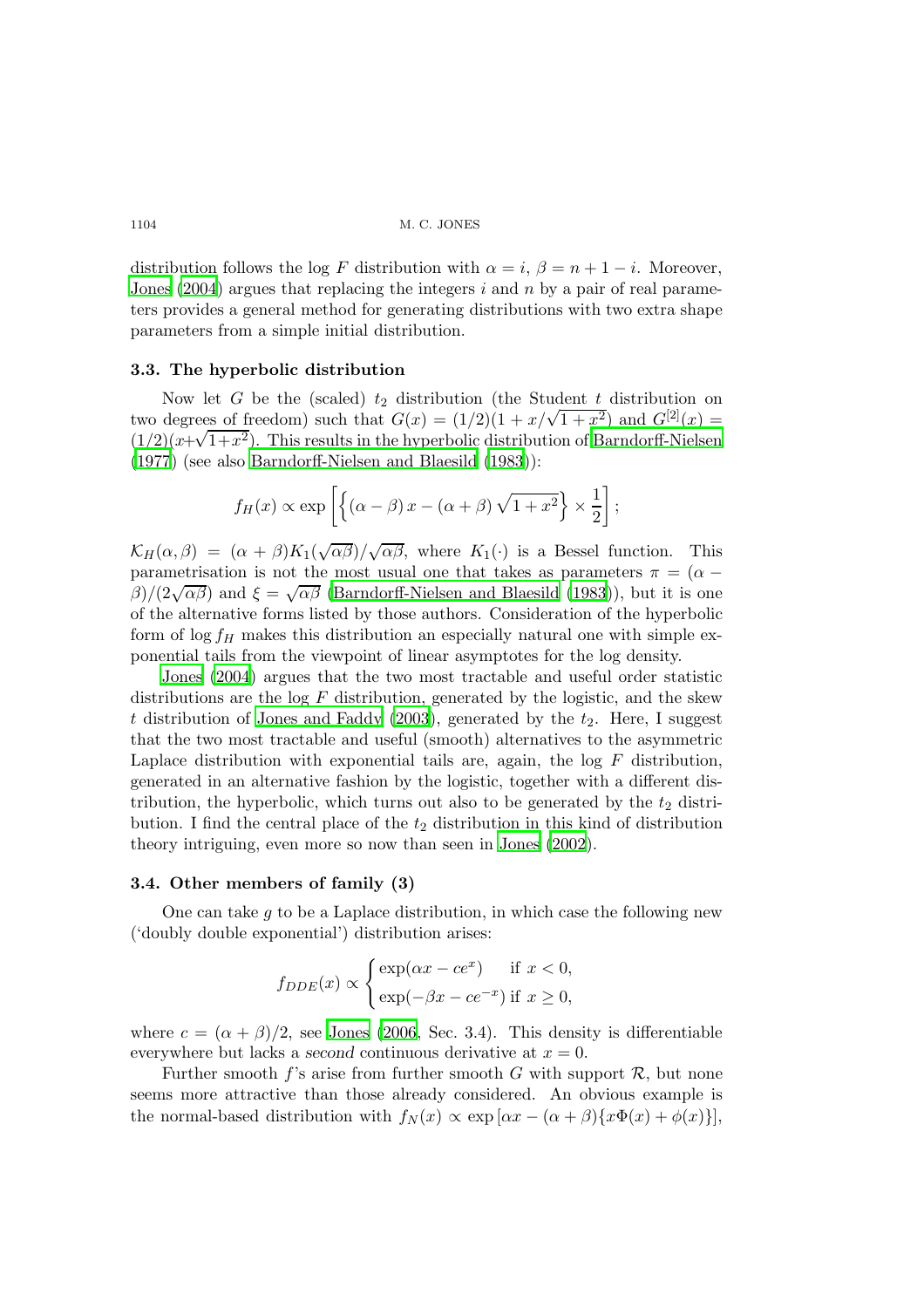where  $\phi$  and  $\Phi$  are the standard normal density and distribution functions. Differences between such smooth densities are, in any case, not very marked: see Figure 1 of [Jones \(2006\)](#page-9-1) for a graphical comparison.

Finally, consider G to be a symmetric distribution on finite support (without loss of generality,  $(-1, 1)$ ). This results in three-piece distributions. The simplest case is G uniform, so that  $G(x) = (1/2)(1+x)I(-1 < x < 1) + I(x \ge 1)$ ,  $G^{[2]}(x) = (1/4)(1+x)^2I(-1 < x < 1) + xI(x \ge 1)$ , and thence

$$
f_U(x) \propto \begin{cases} \exp(\alpha x) & \text{if } x < -1, \\ \exp(-\frac{\alpha \beta}{\alpha + \beta}) \exp\left\{-\frac{1}{4}(\alpha + \beta)\left(x - \frac{\alpha - \beta}{\alpha + \beta}\right)^2\right\} & \text{if } -1 \le x < 1, \\ \exp(-\beta x) & \text{if } x \ge 1. \end{cases}
$$
(5)

 $(\mathcal{K}_U(\alpha, \beta))$  is given in [Jones \(2006\)](#page-9-1)). Density (5) is the result of continuously – but not differentiably − joining two lines and a quadratic center on the log density scale. Equivalently, it consists of a normal center onto which exponential tails have been grafted. In the symmetric case, (5) is the density associated with the 'most robust' M-estimator of [Huber \(1964](#page-9-6), p.75; rescale  $(5)$  by factor k and take  $\alpha = \beta = k^2$  to match Huber's parameterisation). Higher-order contact between pieces can be achieved by replacing the quadratic by a higher-order polynomial, such as another symmetric beta density. See also Section 5.

#### 4. Maximum Likelihood Estimation I: Too Many Scale Parameters

Let  $X_1, \ldots, X_n$  be an i.i.d. sample from the location-scale version

$$
\frac{1}{\sigma} f_G\left(\frac{x-\mu}{\sigma}\right) = \frac{1}{\sigma \mathcal{K}_G(\alpha,\beta)} \exp\left\{\alpha \frac{(x-\mu)}{\sigma} - (\alpha+\beta)G^{[2]}\left(\frac{x-\mu}{\sigma}\right) \right\} \tag{6}
$$

of density  $f_G$ , and assume that G is twice continuously differentiable. The asymmetric Laplace distribution is thus disqualified from consideration on two counts, the second being the lack of role for  $\sigma$  which cannot be separated from  $\alpha$  and  $\beta$ in that case. (See Section 3.5 of Kotz, Kozubowski and Podgórski (2001) for an account of maximum likelihood estimation for the asymmetric Laplace distribution.) The (exact) non-identifiability of  $\alpha$ ,  $\beta$  and  $\sigma$  in the asymmetric Laplace case suggests a practical non-identifiability of  $\alpha$ ,  $\beta$  and  $\sigma$  in other cases of  $f_G$ . This proves to be so in the sense that the asymptotic correlation between the maximum likelihood estimators of at least one pair of these parameters is extremely high, and therefore there is no hope of estimating all these parameters well from data: in practice, one parameter can be dropped. This is because  $\alpha$ ,  $\beta$  and  $\sigma$  all act as scale parameters, yet there are clear roles for only two scale parameters, one associated with the left-tail of the distribution, the other with the right. Relatedly, the tails of  $\sigma^{-1} f_G \{ \sigma^{-1}(x - \mu) \}$  go like  $e^{(\alpha/\sigma)x}$  as  $x \to -\infty$ and  $e^{-(\beta/\sigma)x}$  as  $x \to \infty$ .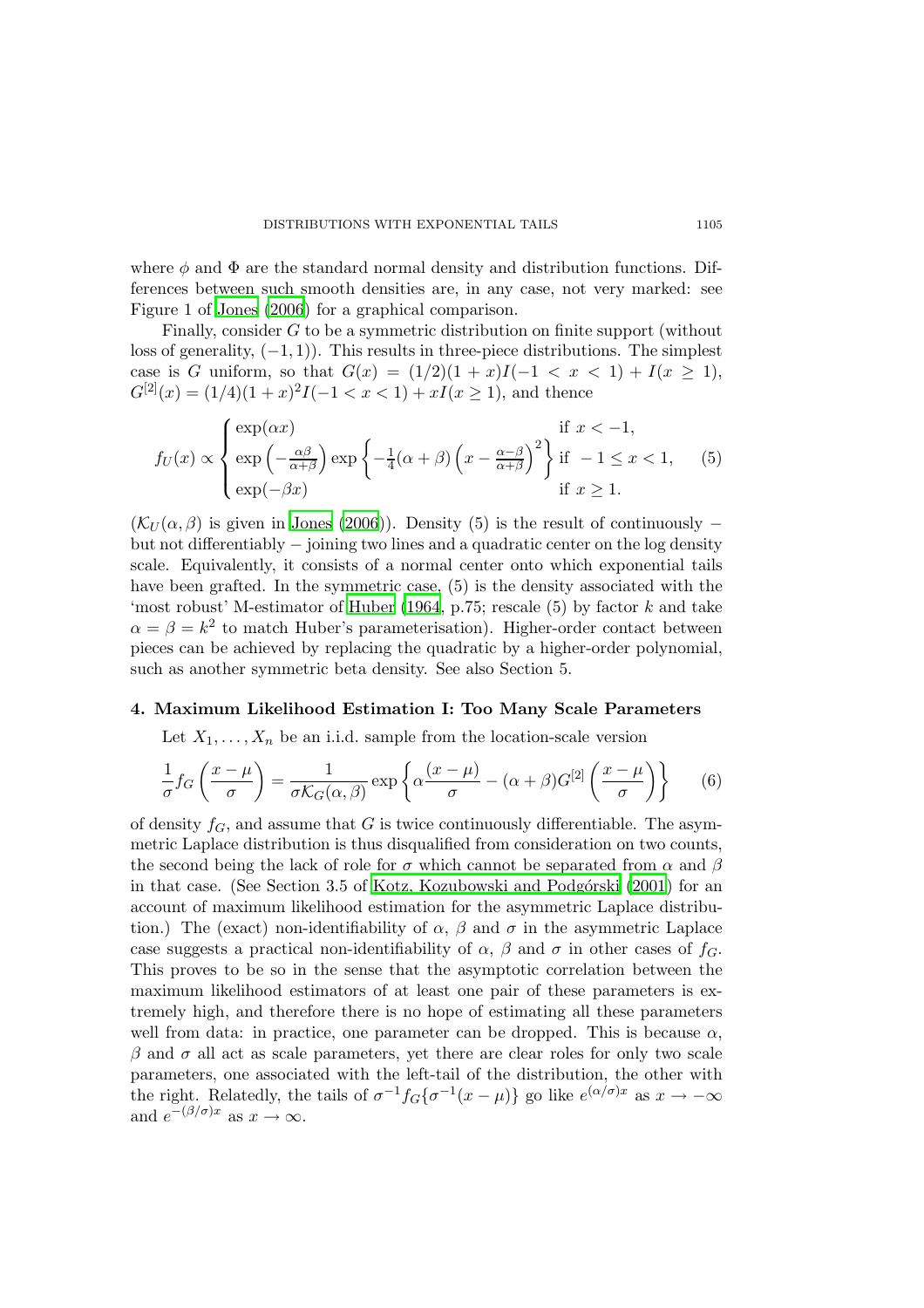The elements of the observed and expected information matrices associated with maximum likelihood estimation in the four-parameter distribution (6) are given in [Jones \(2006](#page-9-1)). The main point concerning the unnecessary nature of one scale parameter can, however, be demonstrated in the symmetric, threeparameter case  $(\alpha = \beta)$ , as follows. The symmetry of the distribution means that the location estimate  $\hat{\mu}$  is asymptotically independent of  $\hat{\sigma}$  and  $\hat{\alpha}$ . The elements of the submatrix of the expected information matrix associated with  $\hat{\sigma}$ and  $\hat{\alpha}$  turn out to be *n* times

$$
J_{\sigma\sigma} = \frac{1}{\sigma^2} [1 + 2\alpha E\{X_{F_G}^2 g(X_{F_G})\}],
$$
  

$$
J_{\sigma\alpha} = -\frac{1}{\sigma\alpha} \quad \text{and} \quad J_{\alpha\alpha} = \mathcal{M}_G''(\alpha),
$$

where  $\mathcal{M}_G(\alpha) = \log{\{\mathcal{K}_G(\alpha,\alpha)\}}$ . The asymptotic correlation, r say, of  $\hat{\sigma}$  and  $\hat{\alpha}$ is therefore a function of  $\alpha$  only:

$$
r(\alpha) = \frac{1}{\alpha \left(\mathcal{M}_G''(\alpha)[1 + 2\alpha E\{X_{F_G}^2 g(X_{F_G})\}]\right)^{\frac{1}{2}}}.
$$

When  $\alpha \to \infty$ , manipulations in Section 4.2 of [Jones \(2006\)](#page-9-1) can be extended to show that  $\mathcal{M}_{G}''(\alpha) \sim 1/(2\alpha^2)$  and  $E\{X_{F_G}^2 g(X_{F_G})\} \sim 1/(2\alpha)$ , so that  $\lim_{\alpha \to \infty}$  $r(\alpha) = 1$ . An asymptotic value of 1 for  $\lim_{\alpha \to 0} r(\alpha)$  arises from other calculations. Indeed, an extraordinary closeness of  $r(\alpha)$  to unity for all  $\alpha$  is obtained in numerical computations: for the  $log F$  and hyperbolic distributions, the minimum correlations obtained were 0.992 and 0.994, respectively! A similar analysis was done for the four-parameter log F distribution in [Jones \(2008](#page-9-2)) where a (rather less impressive) minimum correlation between  $\hat{\sigma}$  and each of  $\hat{\alpha}$ ,  $\beta$  and  $2/(\hat{\alpha} + \beta)$ of "almost 0.9" was found.

Treating the  $log\ F$  distribution as a three parameter distribution alleviates the computational problems with fitting the four-parameter distribution noted by [Brown, Spears, Levy, Lovato and Russell \(1996\)](#page-9-7) and [Dupuis \(2001\)](#page-9-8). The user is left with a choice between, essentially,  $(\mu, \sigma, 1 - p, p)$ ,  $0 < p < 1$ , and  $(\mu, 1, \alpha, \beta)$ that one expects to be unimportant in practical performance terms. Within these parametrisations, further reparametrisations such as  $(\mu, \sigma, (1 - p)\sigma, p\sigma)$  or  $(\mu, 1, p_0, q_0)$ , where  $p_0 > 0, q_0$  are new parameters suggested by [Prentice \(1975](#page-9-9)), are possible.

#### 5. Maximum Likelihood Estimation II: Kernel Quantile Estimation

The likelihood equation associated with differentiation with respect to  $\mu$  in (6) reads  $n^{-1} \sum_{i=1}^{n} G\left\{ (X_i - \mu)/\sigma \right\} = \alpha/(\alpha + \beta)$ , or equivalently

$$
n^{-1} \sum_{i=1}^{n} G\left(\frac{\mu - X_i}{\sigma}\right) = \frac{\beta}{\alpha + \beta} \equiv p. \tag{7}
$$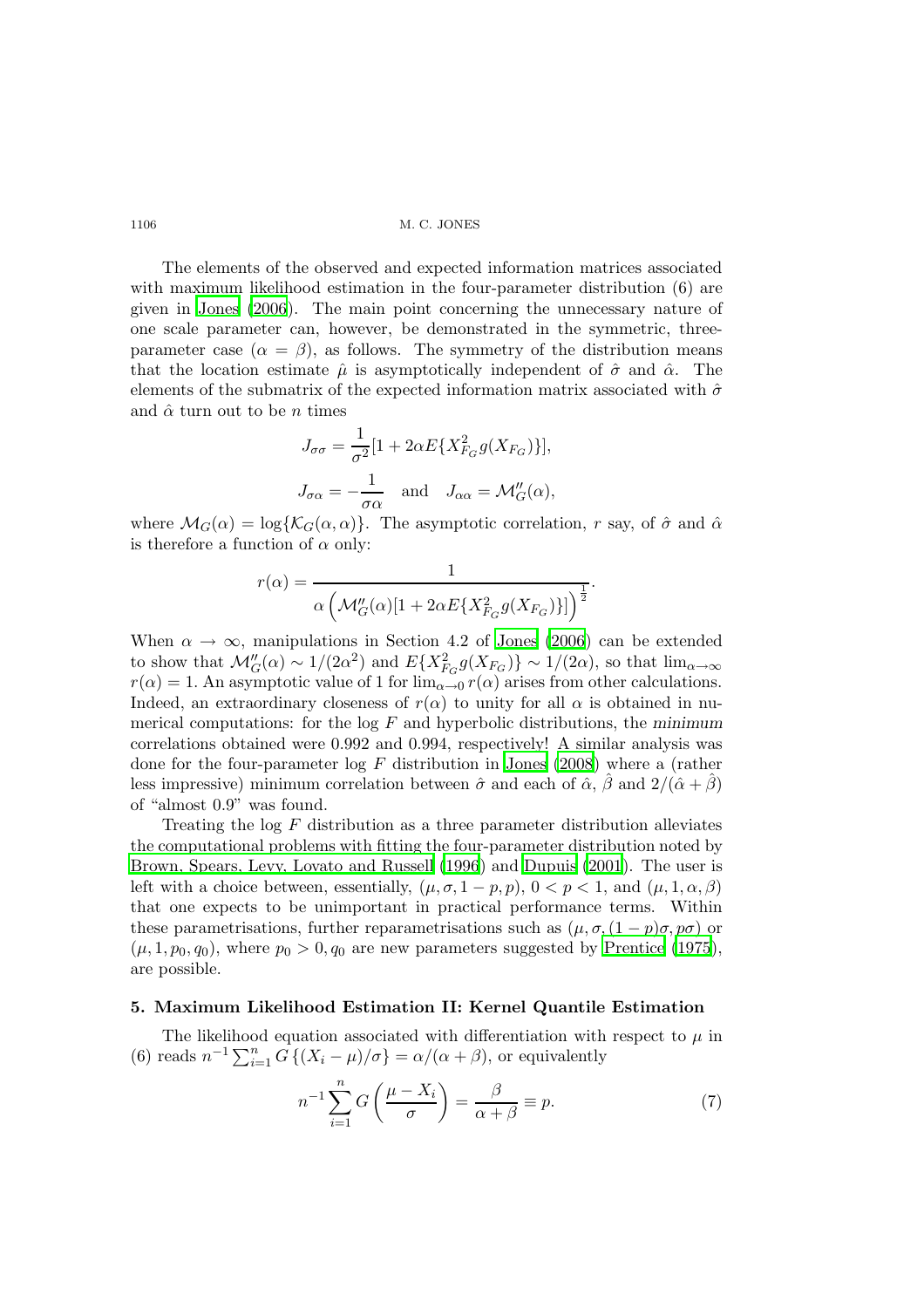The left-hand side of (7) is the kernel estimator of the distribution function at the point  $\mu$ , with bandwidth  $\sigma$  and kernel distribution function G. Solving (7) for  $\mu$ , the resulting  $\hat{\mu}(p)$  is precisely the inversion kernel quantile estimator at  $p$  [\(Nadaraya \(1964](#page-9-10)) and [Azzalini \(1981](#page-8-1))). It is well known that maximum likelihood location estimation in the asymmetric Laplace distribution is equivalent to sample quantile estimation (e.g., [Koenker and Machado \(1999](#page-9-11))); here, for the first time, is a simple generalisation to the case of kernel-smoothed quantile estimation. Intriguingly, the more tractable choices of  $G$  from a distributional perspective and the usual choices of G from a kernel perspective (e.g., normal and Epanechnikov and other symmetric beta kernels) differ. However, the relative indifference to precise choice of kernel, bar perhaps smoothness considerations, matches the relative similarity of members of the class  $f_G$ .

The three-parameter version of (6) that yields (7) directly is parametrised by  $(\mu, \sigma, 1-p, p)$ , but now take p to be fixed by choice of quantile. Interestingly, the special case of the log  $F$  distribution that corresponds to use of the logistic kernel in (7) is the 'NEF-GHS' distribution of [Morris \(1982](#page-9-12)). In addition, when  $p = 1/2$ , Huber's 'most robust' location M-estimator (Section 3.4) can now be interpreted as an inversion kernel median estimator using a uniform kernel. Quite generally, inversion kernel median estimators are seen to be equivalent to M-estimators of location. On the other hand, inversion kernel quantile estimators differ from kernel-smoothed order statistic estimators (for several of which, see [Sheather and Marron \(1990](#page-9-13))) but exhibit broadly comparable behaviour (see below for some evidence). Note that (7) is readily solved numerically, and that there is no need to worry about boundary effects near  $p = 0$  or 1.

But now we also have a (semi-)principled method of bandwidth selection by choosing  $\sigma$  and  $\mu$  simultaneously by maximum likelihood. The second likelihood equation that should be solved in conjunction with (7) is

$$
\frac{1}{n}\sum_{i=1}^{n}(X_i-\mu)\left\{p-G\left(\frac{\mu-X_i}{\sigma}\right)\right\}=\sigma.
$$
\n(8)

Uniqueness of the estimators of  $\mu$  and  $\sigma$  is assured. In fact, the left-hand sides of (7) and (8) are monotone decreasing in  $\mu$  for fixed  $\sigma$  and in  $\sigma$  for fixed  $\mu$ , respectively, over appropriate ranges of values and hence, attractively, simple (e.g., bisection) methods can be used successfully to compute both  $\hat{\mu}$  and  $\hat{\sigma}$ .

Simulation results using this methodology are, however, mixed. As examples, Table 1 gives results for  $n = 25, 50, 100$  and the standard normal and Laplace distributions. The four methods compared in Table 1 are the sample quantile, the [Harrell and Davis \(1982\)](#page-9-14) estimator, and two estimators based on (7) with 'biweight' (i.e. beta(3,3)) G: the first takes  $\sigma$  to be the 'rule-of-thumb' bandwidth associated with minimisation of asymptotic mean squared error [\(Azzalini \(1981\)](#page-8-1)) assuming normality; the second utilises (8). Taking 50, 000 replications resulted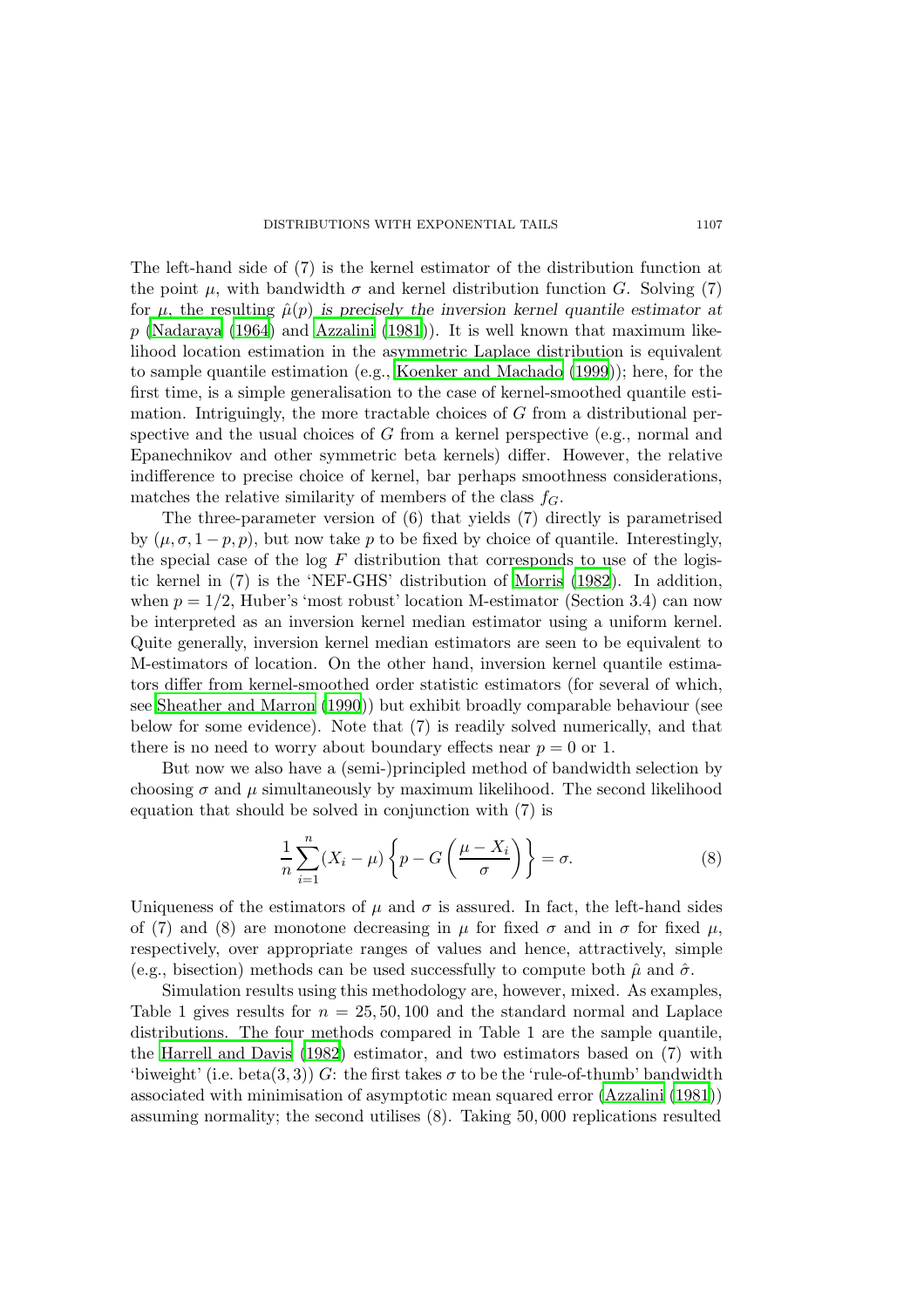Table 1. Mean squared errors (and biases in brackets beneath them) associated with the estimation of normal and Laplace quantiles from samples of size  $n = 25, 50, 100$  for specified p and four estimation methods. The biweight kernel was used in the kernel methods. 50, 000 replications.

|                  | Normal distribution |            |             |                      | Laplace distribution |           |                   |                 |
|------------------|---------------------|------------|-------------|----------------------|----------------------|-----------|-------------------|-----------------|
|                  |                     |            | Kernel;     | Kernel;              |                      |           |                   | Kernel; Kernel; |
|                  | Sample              | Harrell-   | $r$ -o- $t$ | b'width              | Sample               | Harrell-  | $r$ -o- $t$       | b'width         |
| $\boldsymbol{p}$ | quantile            | Davis      | b'width     | via(8)               | quantile             | Davis     | b'width via $(8)$ |                 |
|                  | $n=25$              |            |             |                      |                      |           |                   |                 |
| 0.50             | 0.062               | 0.052      | 0.062       | 0.056                | 0.054                | 0.050     | 0.054             | 0.050           |
|                  | (0.001)             | (0.001)    | (0.001)     | (0.001)              | (0.001)              | (0.001)   | (0.001)           | (0.001)         |
| 0.75             | 0.073               | 0.061      | 0.064       | 0.067                | 0.113                | 0.110     | 0.161             | 0.109           |
|                  | $(-0.037)$          | (0.018)    | (0.086)     | $(-0.003)$           | $(-0.021)$           | (0.078)   | (0.247)           | (0.030)         |
| 0.9              | 0.111               | 0.096      | 0.098       | 0.108                | 0.354                | 0.373     | 0.314             | 0.347           |
|                  | $-0.017)$           | (0.054)    | (0.095)     | $-0.014)$            | (0.010)              | (0.195)   | (0.186)           | (0.015)         |
|                  | $n=50$              |            |             |                      |                      |           |                   |                 |
| 0.50             | 0.032               | 0.027      | 0.032       | 0.028                | 0.025                | 0.023     | 0.025             | 0.023           |
|                  | (0.025)             | (0.000)    | (0.025)     | (0.000)              | (0.023)              | (0.000)   | (0.023)           | (0.000)         |
| 0.75             | 0.037               | 0.032      | 0.032       | 0.033                | 0.060                | $0.055\,$ | 0.077             | 0.054           |
|                  | $(-0.003)$          | (0.009)    | (0.057)     | (0.002)              | (0.010)              | (0.040)   | (0.172)           | (0.022)         |
| 0.9              | 0.063               | 0.049      | 0.050       | 0.054                | 0.219                | 0.175     | 0.161             | 0.172           |
|                  | (0.049)             | (0.028)    | (0.063)     | $-0.005$ )           | (0.116)              | (0.103)   | (0.123)           | (0.017)         |
|                  | $n=100$             |            |             |                      |                      |           |                   |                 |
| 0.50             | 0.016               | 0.014      | 0.016       | 0.014                | 0.012                | 0.011     | 0.012             | 0.011           |
|                  | (0.012)             | $(-0.001)$ |             | $(0.012)$ $(-0.001)$ | (0.011)              | (0.000)   | (0.011)           | (0.000)         |
| 0.75             | 0.019               | 0.016      | 0.016       | 0.017                | 0.032                | 0.028     | 0.036             | 0.027           |
|                  | (0.014)             | (0.004)    | (0.036)     | (0.003)              | (0.026)              | (0.020)   | (0.115)           | (0.018)         |
| 0.9              | 0.030               | 0.026      | 0.025       | 0.027                | 0.098                | 0.082     | 0.079             | 0.085           |
|                  | (0.024)             | (0.014)    | (0.041)     | $-0.002)$            | (0.055)              | (0.050)   | (0.077)           | (0.009)         |

in standard errors such that the simulated mean squared errors are (approximately) correct to the number of decimal places shown.

The kernel method with  $\sigma$  chosen by (8) performs particularly well at the median. This is because we are utilising the variance of a well-fitting model as bandwidth. This, of course, can also be considered to be good robust estimation of location via a particular M-estimator. Performance tends to be rather worse for other quantiles, although the new method is best for the 0.75 quantile of the Laplace distribution. Overall, the new estimator proves to be of roughly comparable quality to the Harrell-Davis estimator (which is well thought of in the study of [Sheather and Marron \(1990](#page-9-13))) but is often beaten by the rule-ofthumb kernel estimator away from the median. The latter observation must be associated with the fitting of particular skew distributions that bear little relation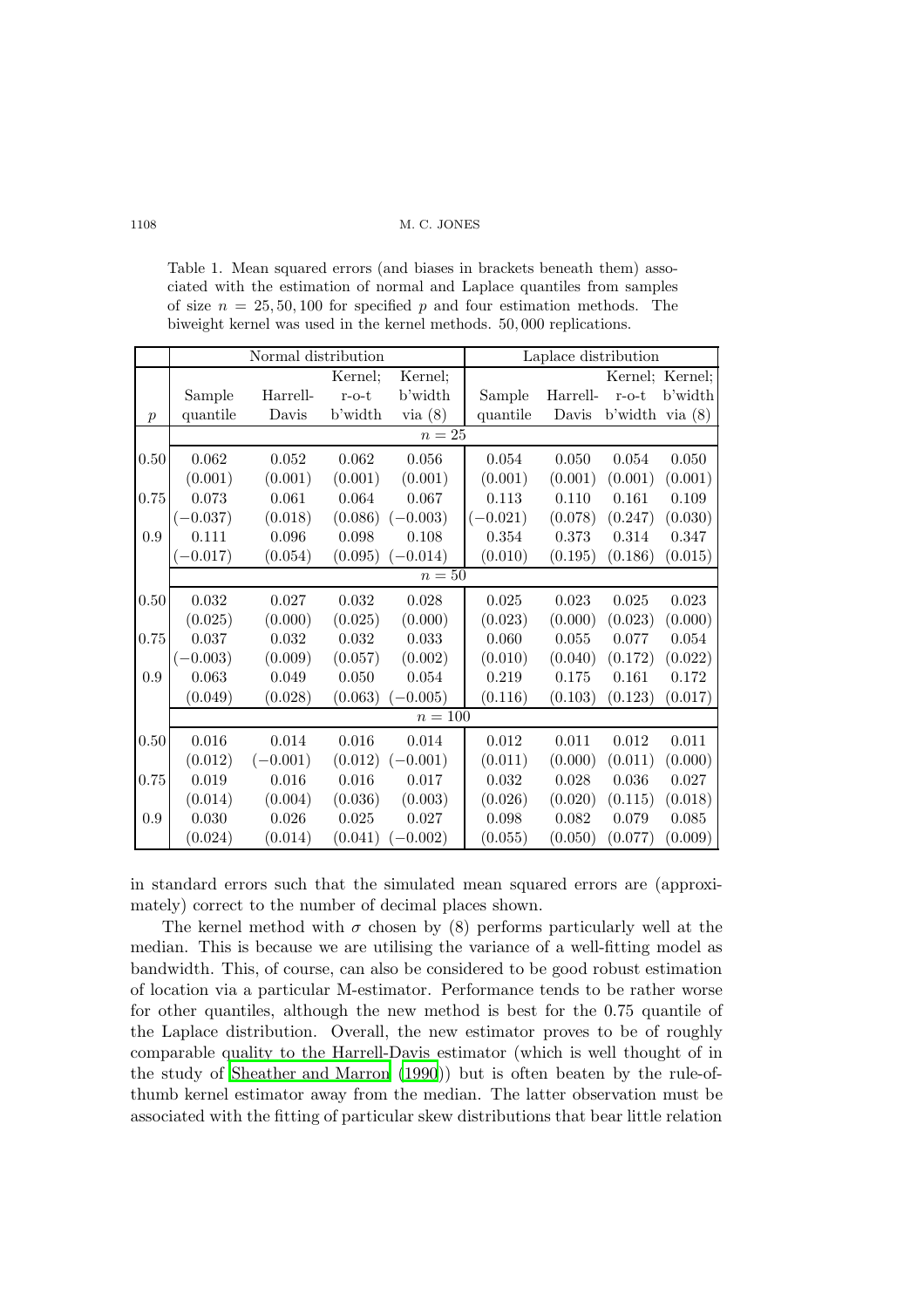to the symmetric distributions underlying the data (although the same is true of the asymmetric Laplace distribution underlying the sample quantile). Hence the words "a (semi-)principled method of bandwidth selection" above.

#### 6. Related Methodology

Formula (3) also provides distributions for use on support  $\mathcal{R}^+$ , most obviously via log transformation. The simple exponential tails of  $f<sub>G</sub>$  translate to simple power tails for the transformed density  $f_{G;+}(y)$ :  $f_{G;+}(y) \sim y^{\alpha-1}$  as  $y \to$  $0, f_{G,+}(y) \sim y^{-(\beta+1)}$  as  $y \to \infty$ . Elsewhere [\(Jones \(2007](#page-9-15))) I have argued that this behaviour at 0 — that of the reciprocal of a random variable with a  $y^{-(\alpha+1)}$ right-hand density tail — is a natural analogue of the power tail at infinity. The  $F$ , log hyperbolic, and 'log-skew-Laplace' distributions arise as special cases: it is in the guise of the log hyperbolic that the hyperbolic distribution is most often used as a model for data (e.g., [Barndorff-Nielsen \(1977\)](#page-8-2)), while Fieller, Flenley and Olbricht (1992) put the log-skew-Laplace distribution forward as a more tractable alternative to the log hyperbolic.

The work of Section 5 on kernel quantile estimation can be extended to the regression context. To do so, take the version of (6) used in Section 5 as distribution for the response variable, and pursue the usual approach of introducing a further kernel function 'in the x-direction' to fit lines (or other polynomials) locally (e.g., [Loader \(1999](#page-9-16))). This yields a more principled version of the "double kernel local linear quantile regression" approach of [Yu and](#page-9-17) Jones [\(1998](#page-9-17)) which turns out to consistently, if not always substantially, outperform the original version. See [Jones and Yu \(2007\)](#page-9-18) for much more on this improved double kernel local linear quantile regression.

### Acknowledgement

I am grateful to Karim Anaya, Frank Critchley, and the referees for their helpful suggestions and questions regarding this work.

# References

- <span id="page-8-1"></span>Azzalini, A. (1981). A note on the estimation of a distribution function and quantiles by a kernel method. Biometrika 68, 326-328.
- <span id="page-8-2"></span>Barndorff-Nielsen, O. (1977). Exponentially decreasing distributions for the logarithm of particle size. Proc. Roy. Soc. London A 353, 401-419.
- <span id="page-8-3"></span>Barndorff-Nielsen, O. and Blaesild, P. (1983). Hyperbolic distributions. Encyclopedia of Statistical Sciences, (Edited by N. L. Johnson, S. Kotz and C. B. Read), 700-707. Wiley, New York.
- <span id="page-8-0"></span>Bassan, B., Denuit, M. and Scarsini, M. (1999). Variability orders and mean differences. Statist. Probab. Lett. 45, 121-130.